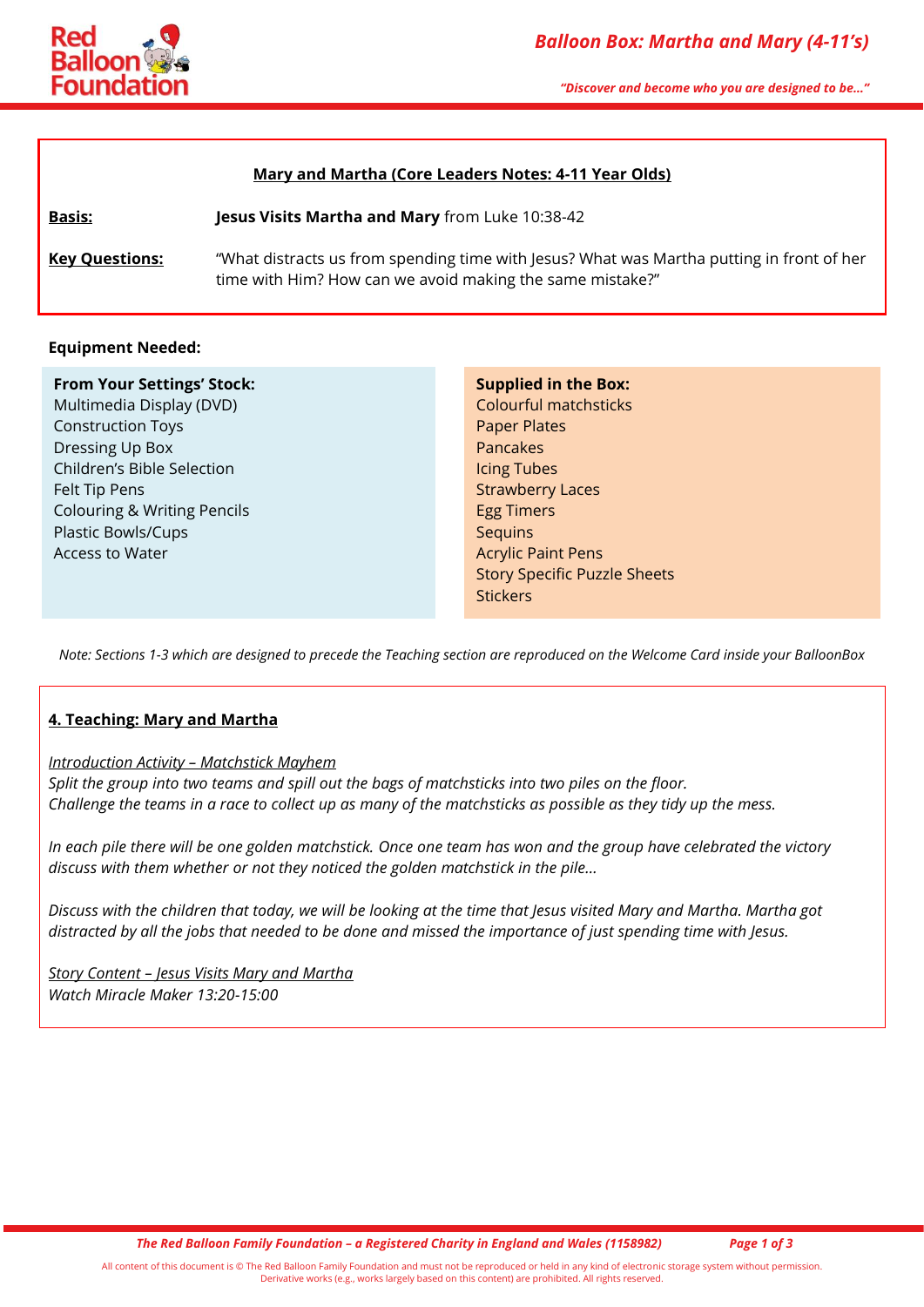### *Wondering Questions*

*Use these wondering questions in small groups or as one whole group to briefly reflect on the story to prepare the children for the response activities.*

*"I wonder…"*

- *…*what was the most important part of what we just watched?
- …who would you have been if you had been there all those years ago? Would you have been like Martha who was all busy getting the meal ready? Or more like Mary all focused and listening to what Jesus was saying?
- …how would you have felt if Jesus came for dinner at your house? *Use this question as a launchpad to the next one to focus in on Mary's response to Jesus and what she made a priority of.*
- …why do you think Mary just sat and listened to Jesus rather than helping her sister? Do you think she was just being lazy or was there another reason? *Discuss how Mary clearly understood the immeasurable importance of*  what *Jesus was teaching, she recognised that spending time with <i>Jesus was much more important than spending time on Jesus.*
- *…*if Jesus came to their home for dinner, how would they welcome Him? *Would they make a big fuss of Him or leave Him standing on the doorstep? Would they throw a big party or just eat chips in front of the TV?*
- …did you know that Jesus does actually come to your home every single day? That He once said 'I stand at the door and knock, and if I am invited in I will come in eat'? *Explain to the group this is one of the reasons that Mary wants to worship Jesus – because He is not a God who is far away, but is a God who cries with us, who eats with us, who parties with us. Mary responded to Jesus coming into her home by focusing on spending time with Him, listening and learning what He taught– how could we respond to Him visiting us each day with our own time, or effort or energy…? Try and think of really practical suggestions – how can we make time to spend with Jesus each day? How can we make sure we are focusing on Jesus and not just the things that need to get done, things we want to just do for fun, etc.*
- …did you know that for thousands of years Christians have been setting aside time to just be with God praying and thinking about the things Jesus teaches? *Explore together that sometimes it is easy to spend time with God and that's fantastic, but sometimes we can get distracted by other things really easily; like Martha preparing the big dinner. What do they spend time on that's particularly precious to them? How could they include God more in that time…?*

# **5. Response Activities**

*These activities need to be pre-set around the space prior to the session beginning. Equipment from your setting is shown in regular type, equipment from the BalloonBox is listed in bold.*

#### *Create 1: Tasty Clocks*

*Mary focused on spending her time listening and learning from what Jesus was saying; children can decorate a pancake to look like a clock, thinking about how we wisely spend our time.*

*Kit: Miniature Pancakes, Strawberry Laces, Icing Tubes, Paper Plates, Felt Tip Pens*

#### *Create 2: Turning Time*

*Children are challenged to decorate their own personal 'hourglass' as they think about setting aside time to be with God each day.*

*Kit: Egg Timers, Sequins, Acrylic Paint Pens, Stickers, PVA Glue and Spreaders*

*The Red Balloon Family Foundation – a Registered Charity in England and Wales (1158982) Page 2 of 3*

All content of this document is © The Red Balloon Family Foundation and must not be reproduced or held in any kind of electronic storage system without permission. Derivative works (e.g., works largely based on this content) are prohibited. All rights reserved.